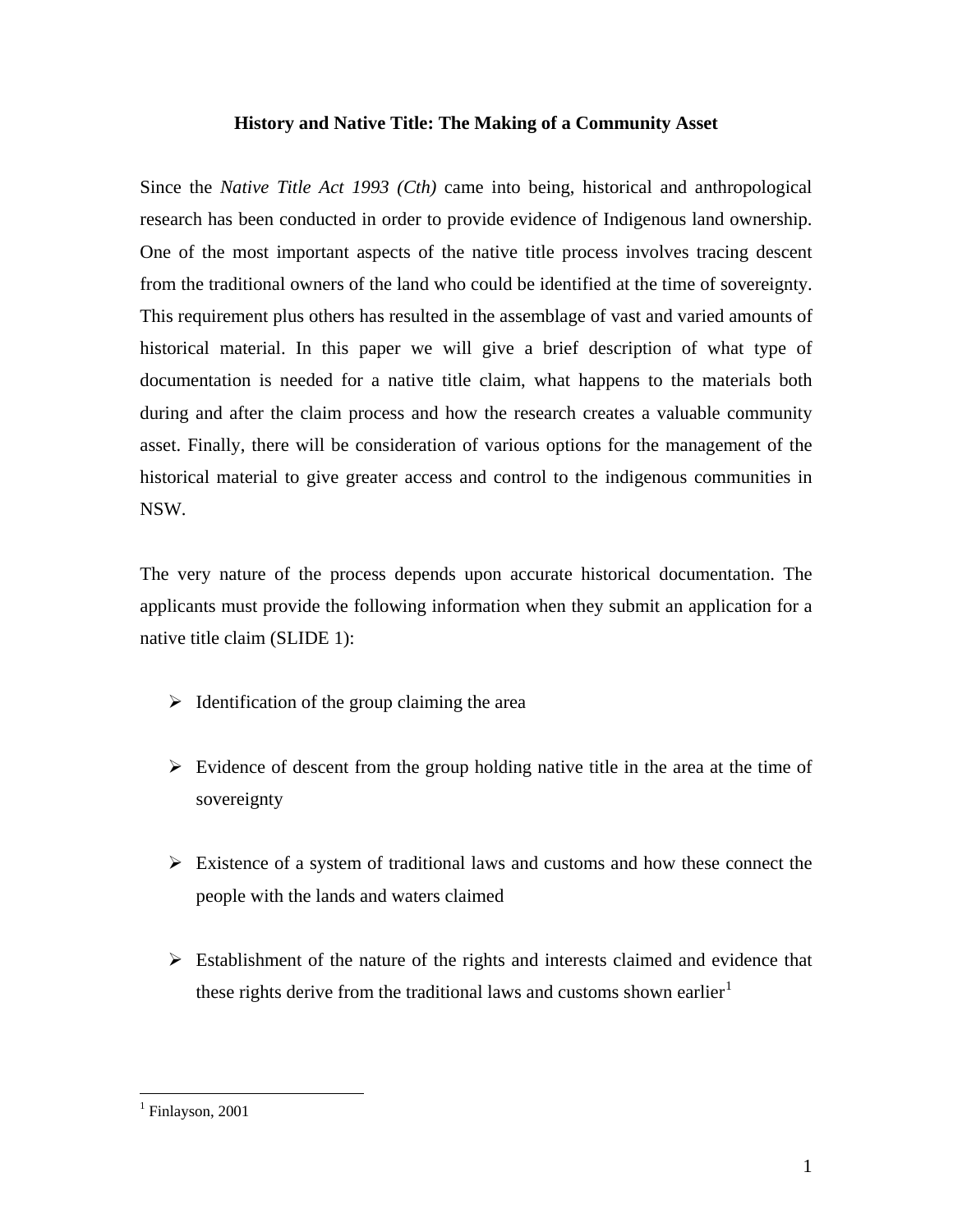The first two requirements, identification of the group and evidence of descent, depend heavily upon historical documentation. In the past two years, researchers at NSW Native Title Services have collected 2680 death certificates and 1387 marriage certificates. Other documents include numerous records of the Aborigines Protection Board, pastoral station ledgers and diaries and hundreds of newspaper articles, etc. Some of the material contains specific information about individuals. Aside from its usefulness in producing genealogies and determining the nature of indigenous connection to land, the material is naturally of great interest to the descendents of the people mentioned.

Both the Federal Court and NSW NTS hold claimant genealogies, expert anthropology, history and/or linguistic reports, witness statements, photographs and other material. Not all evidence collected for a claim is filed with the court. The Court files on any one case hold documents filed both in support of and in opposition to a claim, and they do not distinguish between active files (while the case is proceeding) and archived files. All parties to a claim may inspect the files unless they are subject to confidentiality orders or other restricted access<sup>[2](#page-1-0)</sup>. When the claim is concluded, the files are sent to the appropriate Court Registry for 5 years, then to Australian Archives or another organisation. Researchers can then apply to the Court for access to all records that have no restrictions. Unfortunately, the Court does not hold transcripts of native title claims, but is exploring options for making these available electronically. Another valuable set of documents are the digital diaries which are produced during hearings on traditional lands; these contain photographs of claimants and of places and are held at Court Registries. Again the Court is considering best how to store this material for archiving centrally  $3$ 

The material held by NSW NTS and other rep bodies, even if it is not submitted to the court, is subject to legal privilege and cannot be used without the consent of the community. At NSW NTS we have established a process for the management and storage of material. When material is received, it is logged and scanned into a relational database using Filemaker Pro software. Hard copies are filed according to material type.

<span id="page-1-0"></span> 2 Irving 2006: 2

<span id="page-1-1"></span><sup>&</sup>lt;sup>3</sup> Irving 2006:8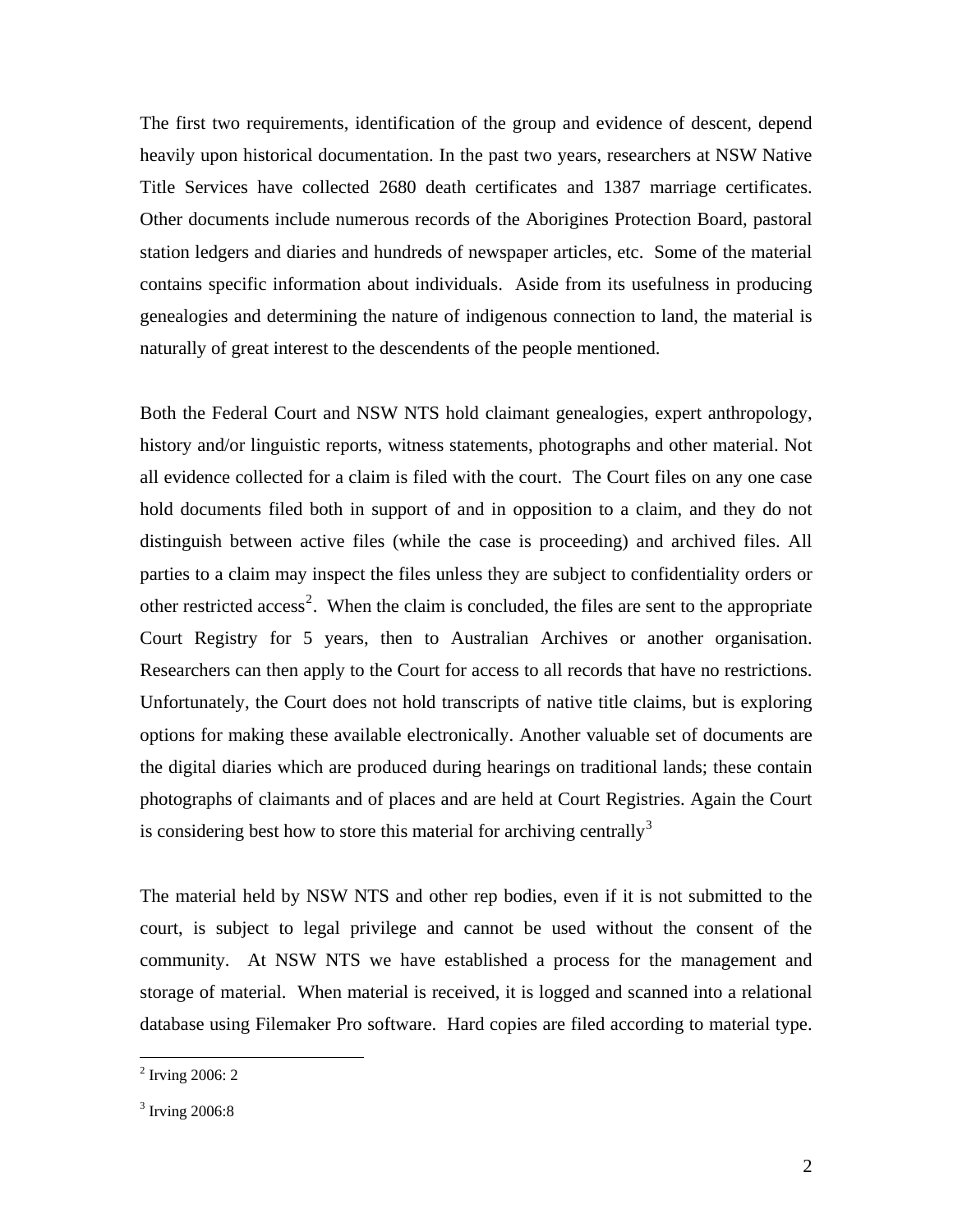The storage area is not accessible to the public. Community members often make requests for material about their ancestors. Those requests are logged into the database and answered at the first opportunity. We provide copies of documents that relate to the direct ancestors of the person making the request.

The advantage of this system is that the material is centrally stored at no cost to the community. A disadvantage is that staffing restrictions mean that it can take several months for a request to be answered. There is also concern from communities that if funding for native title ceased the material would no longer be available. To overcome this difficulty, copies of the research material could eventually be placed, following community approval, at enduring institutions such as AIATSIS, State Library of NSW or the Koori Heritage Trust of Victoria. AIATSIS has several staff- the Native Title Research and Access Officer, the Family History Unit, and the Access Unit of the AIATSIS Audiovisual Archive- all of whom specialise in helping indigenous clients to locate and obtain copies of relevant material held in the AIATSIS Library and the Audiovisual Archives. The State Library of NSW employs two indigenous service librarians and part of their role is to assist indigenous clients with their research. Such officers and librarians assist clients to access native title research material placed in their institutions. But the obstacle remains that these institutions are remote from most communities in NSW and the material is still out of their control.

For the past two years, Grace Koch of the AIATSIS Native Title Unit has managed a project entitled the Future of Connection Materials which aims to establish protocols for the storage, management and accessibility of the historical material collected for native title claims.

Formal workshops and discussions have been held at three of the annual Native Title conferences and have dealt with classification of materials held by NTRBs, historical documents and their use in Native Title claims, legal aspects of ownership of material and how the courts deal with the Native Title documents that they hold, and copyright and access issues to Native Title material held in NTRBs.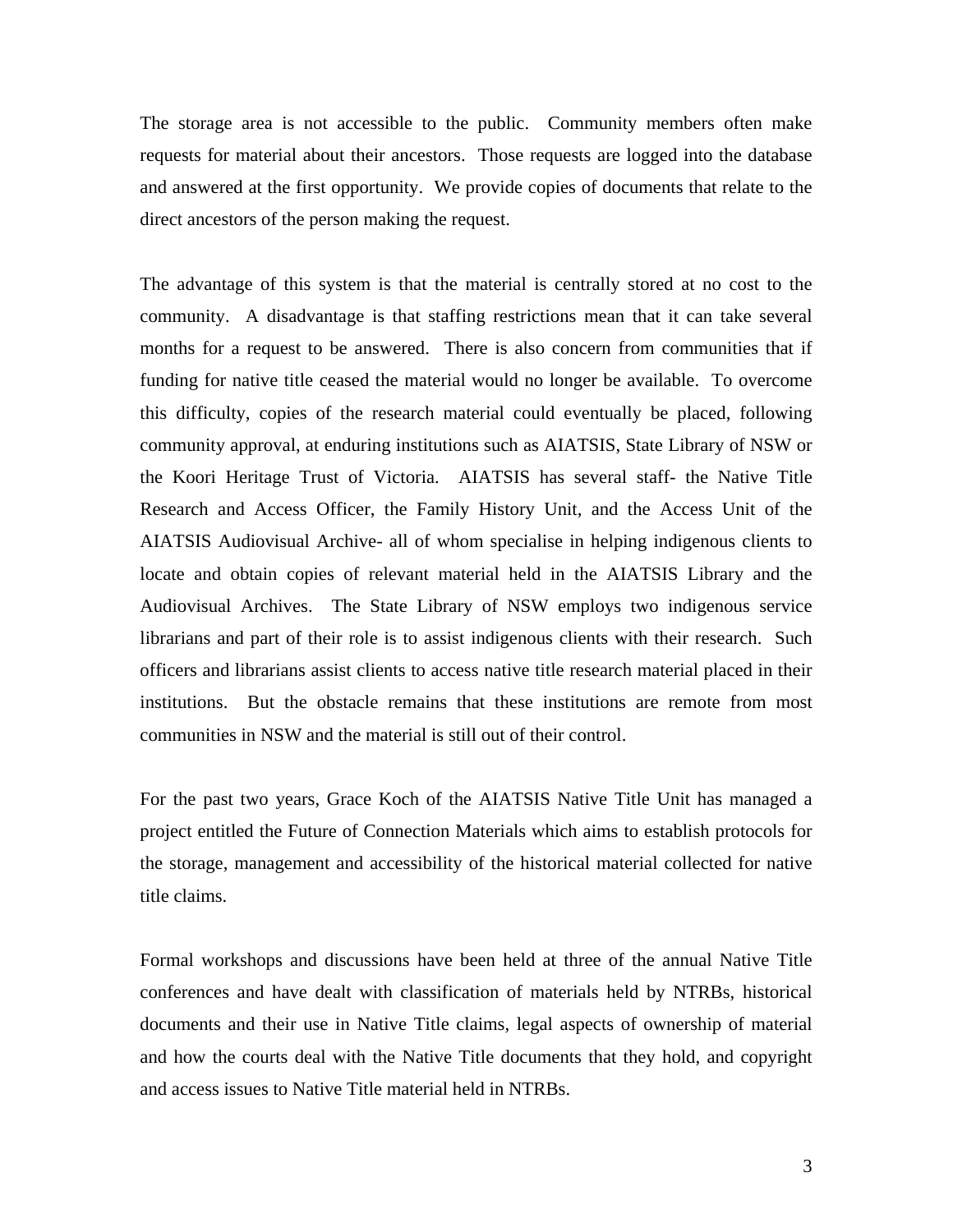Two case studies, one at the Kimberley Land Council in Broome and Derby, WA and another at NSW NTS, were conducted in order to view storage of materials and to discuss databases and access issues.

In 2006, a two-day workshop was held with representatives of 13 of the 17 NTRBs to formulate an ideal set of fields for databases used by NTRBs and to look at the handling of intellectual property. Also, a toolkit on conservation/preservation of collections was sent to each NTRB. Most reports and some of the papers given at the Native Title conference on the project can be accessed on-line at: (SLIDE 2)

The project funding model, where money is given for a specific time, does not ensure that material generated by Native Title will be available for future generations. These precious collections need, at best, backup copies to be stored in environments with ongoing and secure funding, such as libraries and archives, whose job is to maintain collections in perpetuity. With this in mind, the final report for the Future of Connection Materials project, which will be completed late this year, will produce a set of recommendations based upon the differing situations for NTRBs in each state about how the collections can be best described, preserved, and made available to both indigenous users and others.

There are, however, clear indications from communities that they wish to control and manage the material themselves. There are various options for communities wishing to do just this.

A possible model for community control and ownership is suggested by the Dhiiyaan Indigenous Centre at the Northern Regional Library in Moree. Established in 1995 by Noeline Briggs-Smith, a Gamilaroi woman, the unit holds numerous genealogies, photographs and historical records about Gamilaroi people. All material is professionally and securely stored and there are plans to digitise the collection in the near future. The unit fields enquiries from Aboriginal people wishing to research their family history. The aim of the unit is to "document, preserve and protect Aboriginal information and objects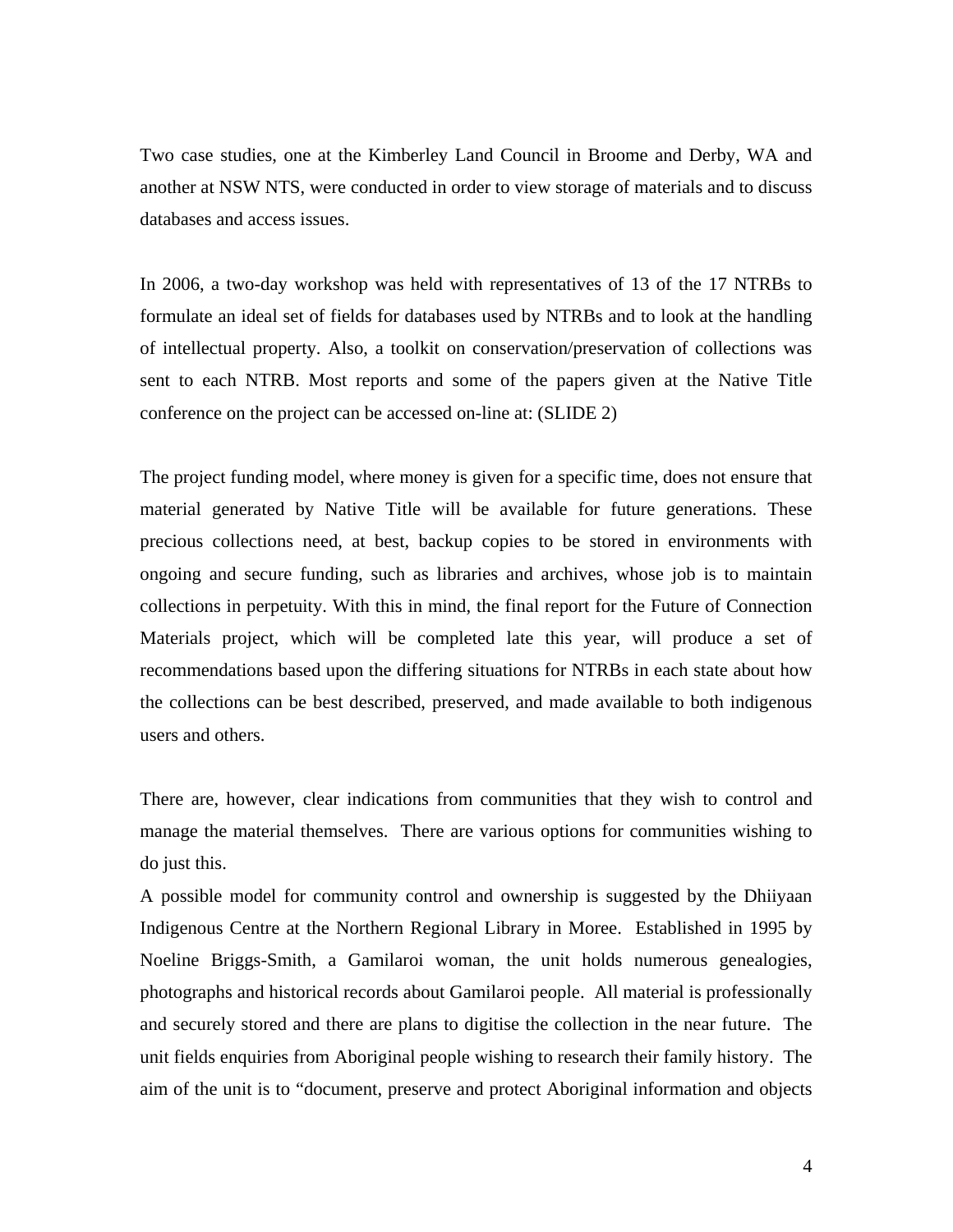of significant importance to Aboriginal people for our people of today, and for future generations"<sup>[4](#page-4-0)</sup>. To this end, the unit has published three books about Moree Aboriginal History using material held in the library.

A community-driven model is suggested by the efforts of Joey Flick, Roy Barker and June Barker to see the return of copies of photographs and genealogies from the Tindale collection at the South Australian Museum to community control. They organised a "Back to Brewarrina" weekend in 1994 which featured a display of photographs from the Tindale collection of Aboriginal people along the Darling River and its tributaries from Boggabilla to Menindee. The South Australia Museum usually only provides copies to the direct descendents of the people pictured. Joey Flick, Roy Barker and June Barker, with assistance from Jumbunna (the indigenous unit of the University of Technology, Sydney) negotiated with the Museum to have copies of the photographs returned enmasse to the Brewarrina Cultural Centre with provision made "to protect the privacy of individuals who may be affected by the unreliable genealogies". Displayed on boards in family groups (most of the originals were of individuals), the photographs stimulated much discussion and reminiscing about family and community connections. The photographs were published in a book titled "Karroo: Mates." As Heather Goodall has recently written, "Karroo", a term derived from a kin relationship, is now used as a synonym for "mates" and reflects the peoples "sense of bond across and beyond families". The Barkers continue to display some of the photographs and other family information at community events, allowing people to find out more about their ancestors. They also operate a small cultural museum at Lightning Ridge. The Brewarrina Cultural Centre has since closed but is due to reopen soon.

An alternative, electronic model is suggested by the Bundjalung Mapping Project, a joint venture between the Bundjalung Aboriginal community, Southern Cross University, Northern Rivers Catchment Management Authority and NSW National Parks and Wildlife Service. The aim of the project, which is in the early stages of development, is to create a "highly secured, user-friendly computer-based record keeping system through

<span id="page-4-0"></span><sup>&</sup>lt;sup>4</sup> [www.indigenousunit.com.au/index.php?option=com\\_content&task=blogcategory&id=0&Itemid=46](http://www.indigenousunit.com.au/index.php?option=com_content&task=blogcategory&id=0&Itemid=46)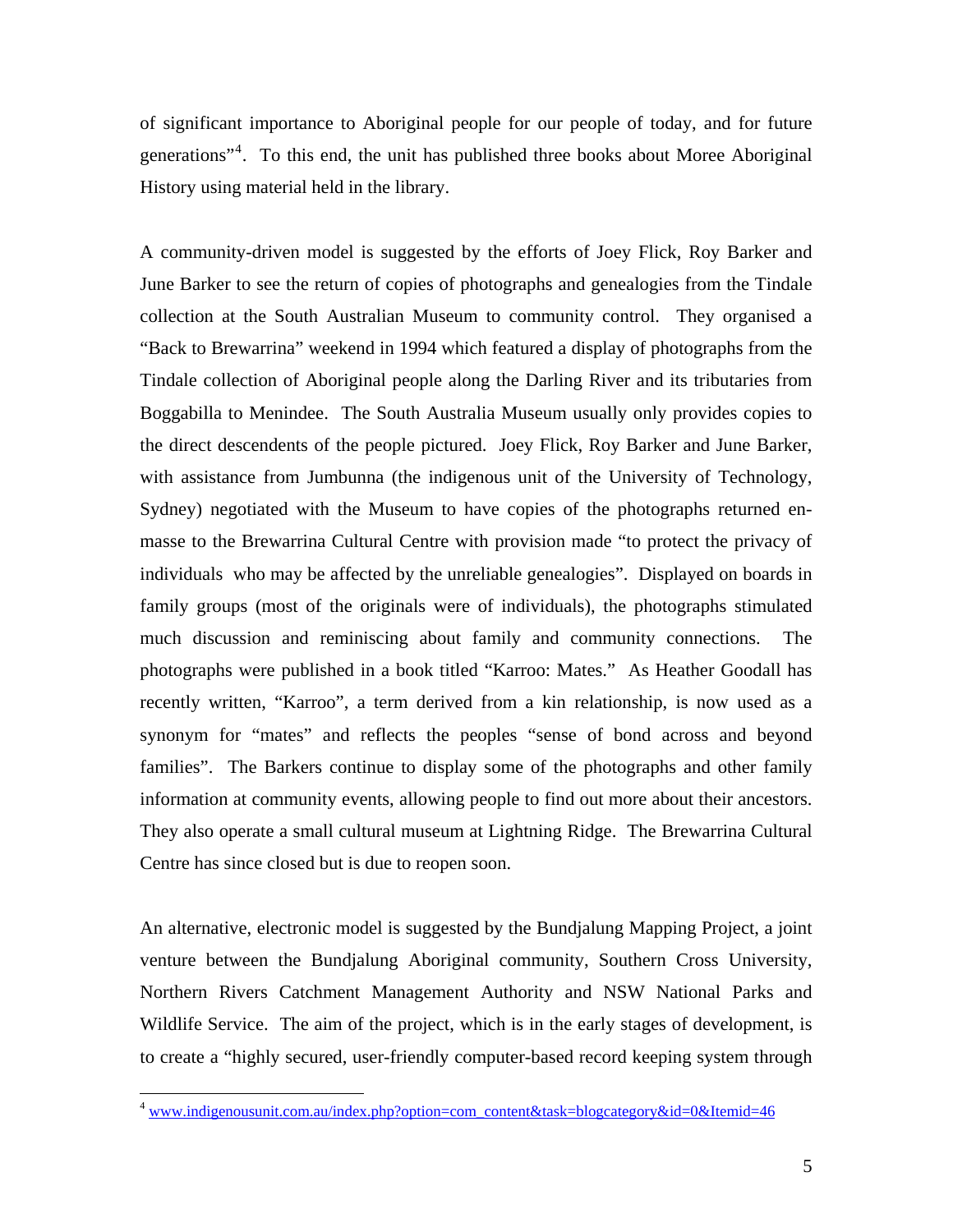which Aboriginal communities can record and own their cultural knowledge". Sensitive information will only be able to be accessed by those persons delegated by the local community. Individuals will be able to add photographs, film, oral stories and written histories, etc, to the database, which will be web-based<sup>[5](#page-5-0)</sup>. Preservation of existing knowledge is an important function of the database. At the project's launch in December 2006, Bill Walker, a Bundjalung man, commented that "It's very important to the Aboriginal community because over time, we've lost a lot"<sup>[6](#page-5-1)</sup>.

Further afield, the Ara Irititja electronic archive, established in 1994 for the Anangu people of South Australia by the Pitjantjatjara Council, is at the forefront of the development of computer technology for the benefit of Aboriginal people in remote locations. The archive contains over 35,000 records including digitised copies of manuscripts, photographs, film footage and oral recordings. The Pitjantjatjara language is used in the database where possible. The software "protects and/or restricts access to private, sensitive and offensive materials". The Anangu can also add material or correct mistakes. One of the most innovative aspects of the archive is the "Niri Niri<sup>[7](#page-5-2)</sup>" or the mobile workstations made up of a computer, data projector, printer and self-contained power supply. The workstations, of which there are ten, are housed in a sturdy, dustproof casing that is hardy enough to be taken into the harsh environmental conditions of many remote communities<sup>[8](#page-5-3)</sup>. The Anangu don't have to travel to access their archive – it comes to them.

The Koori Heritage Trust of Victoria is building a collection of genealogies, photographs, oral recordings and written material as a resource for the indigenous community $9$ . The material is gradually being transferred to a modified form of the Ara Irititja database. Established in 1985, the Trust moved to its own cultural centre in Melbourne in 2003. It assists members of the Victorian community to create genealogies and obtain copies of personal records held by government institutions. The main objective of the Trust is to

1

<span id="page-5-0"></span><sup>&</sup>lt;sup>5</sup> <http://www.wetlandlink.com.au/content/the-bundjalung-mapping-project><sup>6</sup> *Northern Star* 16 December 2006: 9

<span id="page-5-3"></span><span id="page-5-2"></span><span id="page-5-1"></span><sup>&</sup>lt;sup>7</sup> Niri niri is the Pitjantjatjara word for 'scarab beetle.'  $8 \frac{\text{http://www.irititja.com}}{$ 

<span id="page-5-4"></span><sup>&</sup>lt;sup>9</sup> http://www.koorieheritagetrust.com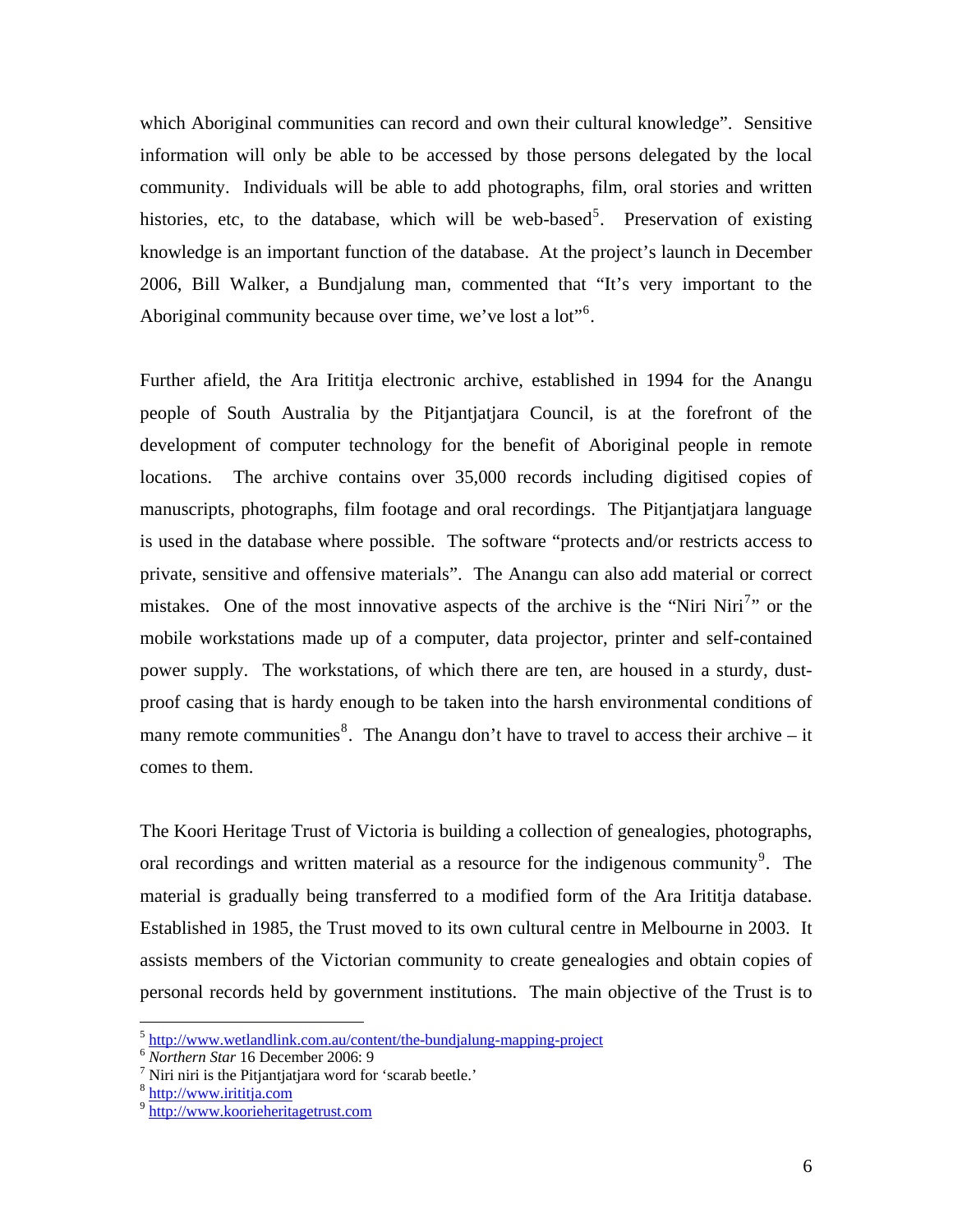help rebuild community knowledge about families and ancestors to foster a greater sense of wellbeing among the Aboriginal people of Victoria.

An obvious problem for community owned and controlled collections is funding. At the beginning of the Ara Irititja project, the Pitjantjatjara Council solved the money problem by seeking funding from a variety of government and commercial sources including  $(SLIDE 3)^{10}$  $(SLIDE 3)^{10}$  $(SLIDE 3)^{10}$ :

- South Australian Museum
- Telstra Foundation
- Visions of Australia
- Anangu Education Services
- Dept of Further Education, Employment, Science & Training
- ATSIC
- Dept of Communications, Information Technology & The Arts
- Networking the Nation
- Museum Victoria
- AIATSIS
- State Library of South Australia
- National Library of Australia Community Heritage Grants
- Australia Foundation for Culture and the Humanities
- Yaitya Warra Wodli Language Centre
- Green Hills Foundation
- Australian Indigenous Cultural Network

The Koori Heritage Trust of Victoria is funded by a similar range of private and government sources. The Bill and Melinda Gates Foundation recently donated \$1.46 million to the Northern Territory Library "to extend a program that provides computers for (indigenous) communities and helps them to build skills and preserve their culture" $11$ .

<sup>1</sup> 

<span id="page-6-1"></span><span id="page-6-0"></span><sup>&</sup>lt;sup>10</sup> [http://www.irititja.com](http://www.irititja.com/)<br><sup>11</sup> *Sydney Morning Herald* 19 September 2007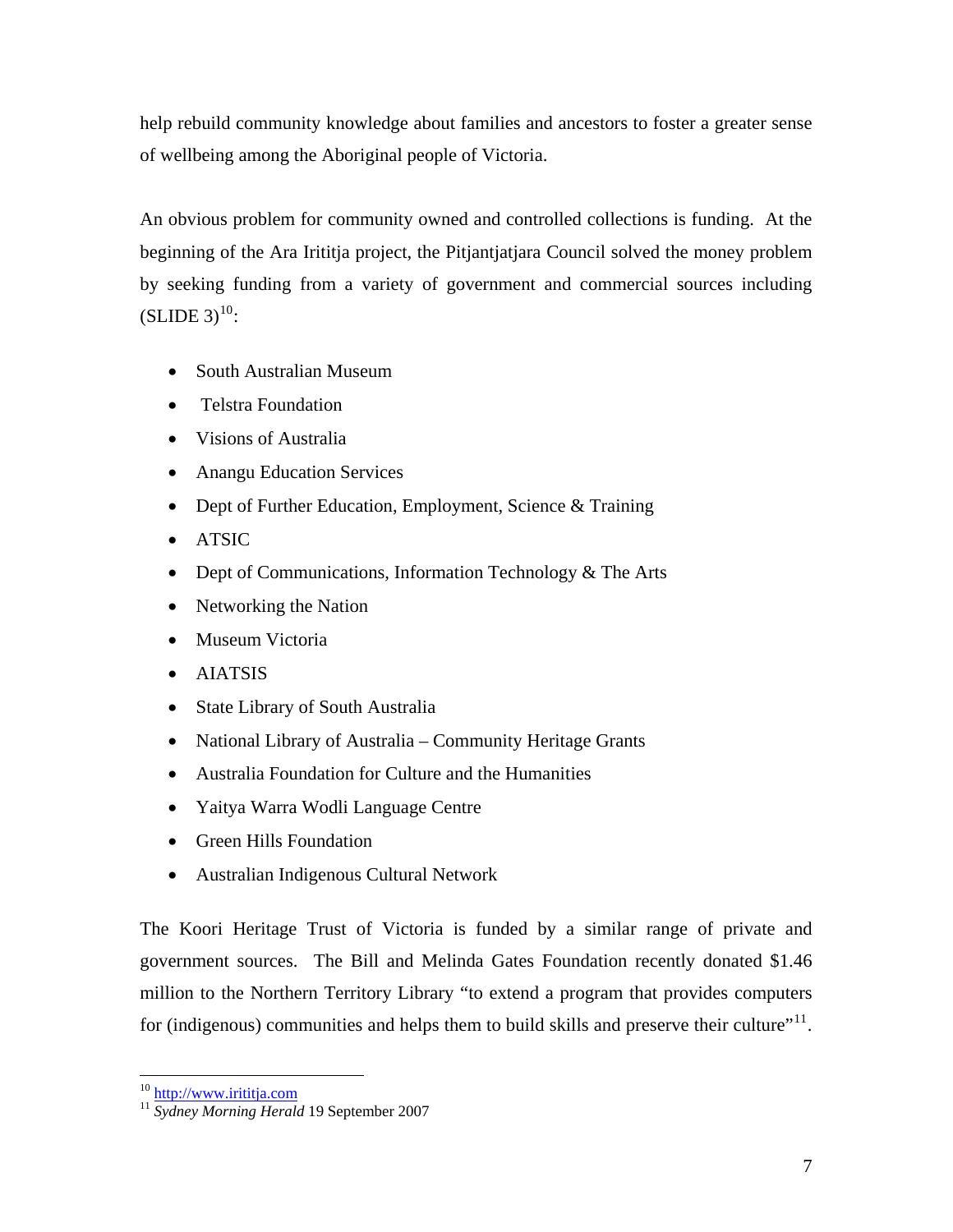Some of the money will be used to continue the development of the "Our Story" database, using the Ara Irititja software, which is currently accessible by 10 communities across the  $NT^{12}$  $NT^{12}$  $NT^{12}$ . The success of both Ara Irititia and the Koori Heritage Trust demonstrate that funding for community control can be raised through initiative, persistence and extensive knowledge of financial sources. The donation by the Gates Foundation demonstrates that private and philanthropic funding is also available. The situation, however, as the managers of Ara Irititja acknowledge, is precarious.

The funding situation is particularly stark in the realm of native title. When the Federal Court makes a determination that native title exists, the holders are required by the *Native Title Act 1993* to establish a Prescribed Body Corporate (PBC) to manage their rights and interest in land<sup>[13](#page-7-1)</sup>. Theoretically, a PBC could also manage the storage and access of the collection of research material used in the claim. But PBCs receive minimal funding from the Federal government and outside sources would have to be sought.

The Future Acts regime of the *Native Title Act 1993* offers an alternative means to source funding for the management of research material. Future Acts refer to proposed developments such as coal mining that may affect native title rights and interests. A registered claim over the area of a proposed development triggers the "right to negotiate" which means that the claimants have the opportunity to sit down with the developer to have a say. An outcome of the negotiations might be employment for claimants or the payment of compensation. Notionally, the claimants could also negotiate to establish a community centre that holds research material and is funded for the life of the development. Training could be provided in database and archival management for some members of the community

<span id="page-7-1"></span><span id="page-7-0"></span><sup>&</sup>lt;sup>12</sup> [http://www.ntl.nt.gov.au/about\\_us/knowledgecentres](http://www.ntl.nt.gov.au/about_us/knowledgecentres)  $13 \frac{\text{http://www.nntt.gov.au/bubications/1021859460} \cdot 4854. \text{html}}{24854.4854.4666}$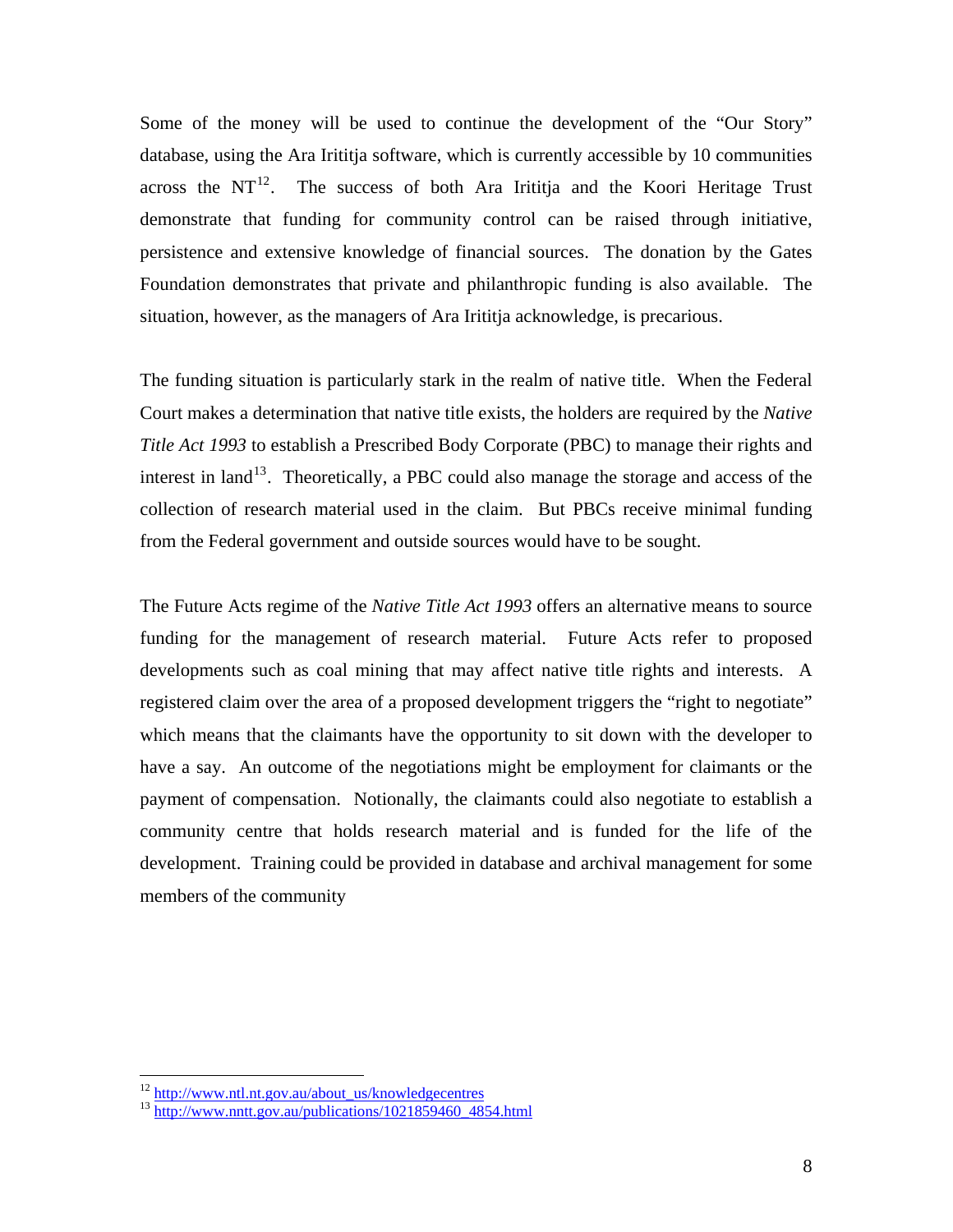## **Discussion**

The Bundjalung Mapping Project and the Ara Irititja Archive show that technology has an important role to play in preserving indigenous knowledge and historical sources, particularly if the creators collaborate with the community. Increasingly, libraries and archives are digitising material and placing it on the web (SLIDE 4). The AtMitchell website of the State Library of New South Wales contains several digitised manuscripts with indigenous content including the Bathurst blanket returns. Ron Briggs, SLNSW Indigenous Service Librarian, recently commented that his institution is increasingly relying on directions from the community to determine what they will digitise and place on AtMitchell. (Ron is a member of the Indigenous Library Services and Collections Group which recently published a policy to guide the management of indigenous material that emphasises collaboration with communities.) The AIATSIS website includes numerous digital exhibitions including the *Dawn* magazines and the annual reports of the NSW Aborigines Protection Board. *Dawn* is also available on CD-ROM and is proving popular with community organisations such as Local Aboriginal Land Councils. The website of NSW State Records, although not displaying digitised material, includes some indexes to collections such as the Register of Aboriginal Reserves.

Technological developments on the internet offer encouraging opportunities for community control of connection material. Most of the innovation is coming from business applications, but conceivably they can be adapted to the non-profit sphere. Developments in internet programming mean that it is possible for a business to manage accounts and keep track of inventory using tools on the web. All the business data is stored on the web rather than on their own computers, making traditional computer-based software unnecessary<sup>[14](#page-8-0)</sup>. The Bundjalung Mapping Project is exploring some of these developments. Conceivably, the Ara Irititja Archive could be transferred to the web using similar technology, meaning that individuals could access historical information whenever they liked instead of waiting for the mobile computer to come to them.

<span id="page-8-0"></span><sup>&</sup>lt;sup>14</sup> Friedman 2006: 86-87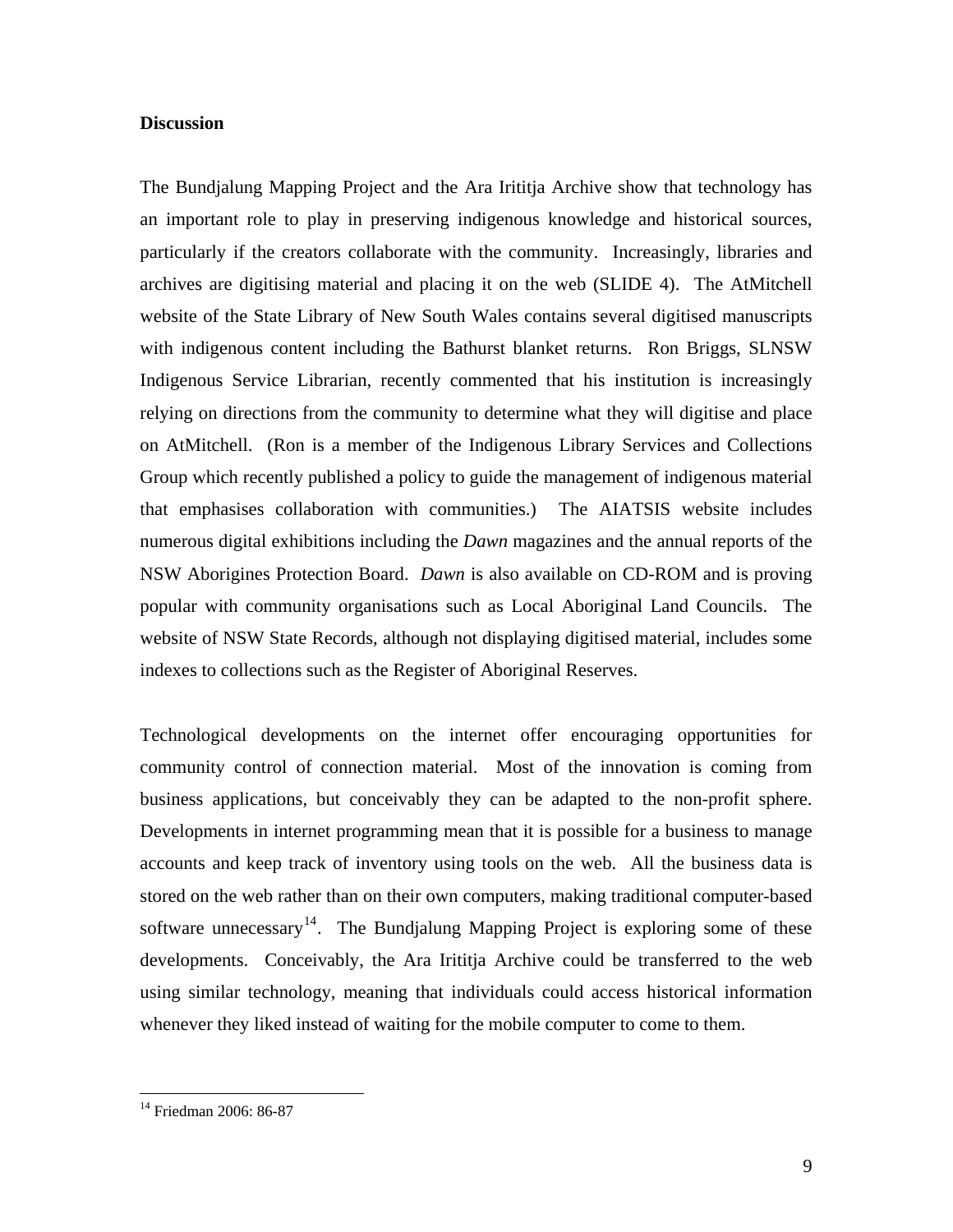Further developments are suggested by websites such as Wikipedia where users are able to add and modify content. The internet is no longer a passive source of information but a system where individuals can collaborate and create remotely. For example, Patrick McConvell, Linguistic Research Officer at AIATSIS, has been funded by DCITA, in conjunction with the Max Planck Institute DOBES (documentation of endangered languages) program based in Nijmegen to conduct the On-Line Community Access Pilot project for language documentation (OLCAP), which will provide on-line access to tapes and videos to Indigenous regional language centres and community knowledge centres. When this pilot is completed (and contingent upon further funding), a second phase will examine interactive aspects of enhancement of documentation. Technology is developing at such a rapid rate that interactivity is becoming a key factor in knowledge exchange. With proper password controls and access protocols, it will soon be possible for members of a community to create a web genealogy that individuals can add to or change as more information from documentary and oral sources is discovered.

It is important that safeguards are built into any new web applications to protect sensitive information. Goodall has written recently about the community benefits that can be derived from sharing historical material. For example, wider kinship bonds can be shown to exist when families share genealogical information. But the process of community rebuilding can take time, particularly when long standing rifts endure. At least initially, protective measures may be required. Precise controls can be determined on a case-bycase system according to the wishes of each community.

Alternatives to technological solutions also need to be considered. Access to computers and the internet is not even across communities and many people find technology bewildering. Technology is not always culturally appropriate. The Anganu, for example, have major concerns about the security of information stored on the web<sup>[15](#page-9-0)</sup>. Further, it is our experience that most people prefer "paper" copies of certificates and other historical material rather than digital files. This is especially the case for photographs. Any technological system that is installed must be easily able to print copies on demand.

<span id="page-9-0"></span><sup>&</sup>lt;sup>15</sup> Hughes and Dallwitz 2007: 155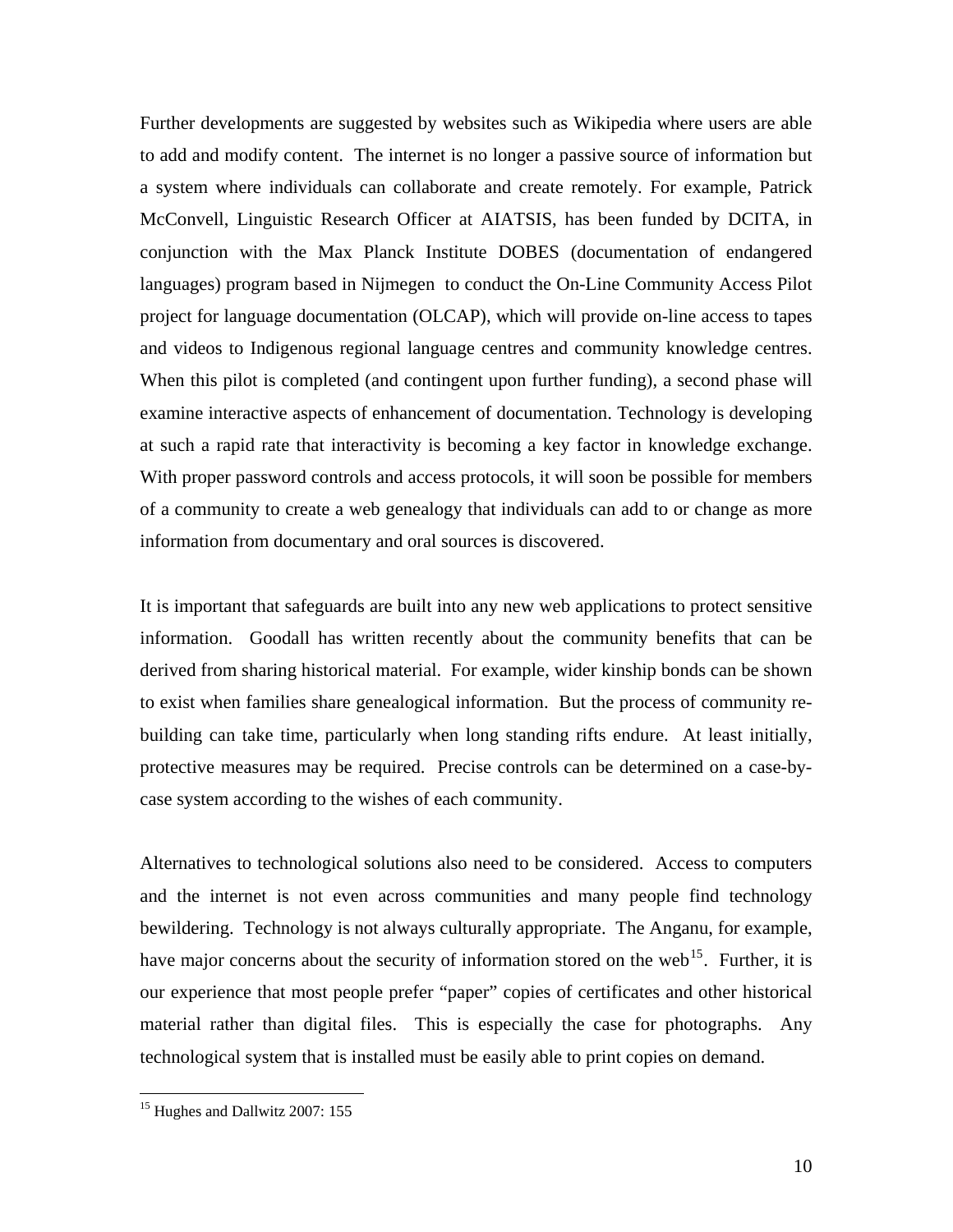## **Conclusion**

The review of the various models presented here suggests that there is no single answer for the preservation of connection material and the process of making it accessible to members of the Aboriginal community. Organisations such as NSW NTS are funded to conduct NT research, store the material in a safe and secure manner and use it according to the directions of the claiming community. The clear disadvantage is that such organisations may only have a limited lifespan; an alternative are the enduring institutions such as AIATSIS, the State Library of NSW and the Koori Heritage Trust of Victoria. They are consistently funded and experienced in the management of archival materials. The three institutions mentioned here have clear protocols and systems for interacting with the indigenous community. The disadvantage is that the materials are stored remotely from most Aboriginal people.

The community models benefit from closer community control but funding can be difficult to find. Technology has an important role to play, but not all communities are equipped for the digital age and there is a strong preference among many Aboriginal people for "hard" copies of photographs and certificates. What is clear is that the solutions must come from close collaboration with the people themselves.

# **Biliography**

#### Books and Articles

- Finlayson, Julie 2001. Anthropology and Connection Reports in Native Title Claim Applications. *Issues Paper* No. 9 Vol. 2 Native Title Research Unit, AIATSIS ([http://ntru.aiatsis.gov.au/ntpapers/IPv2n9Finlayson.pdf\)](http://ntru.aiatsis.gov.au/ntpapers/IPv2n9Finlayson.pdf)
- Friedman, Thomas L 2006. *The World is Flat: The Globalized World in the Twenty-First Century*. Penguin Books.
- Hughes, M & Dallwitz, J 2007. "Towards Culturally Appropriate IT Best Practice in Remote Indigenous Australia". In Dyson, Henriks, Grant (eds) *Information technology and indigenous people*, UTS, Sydney.